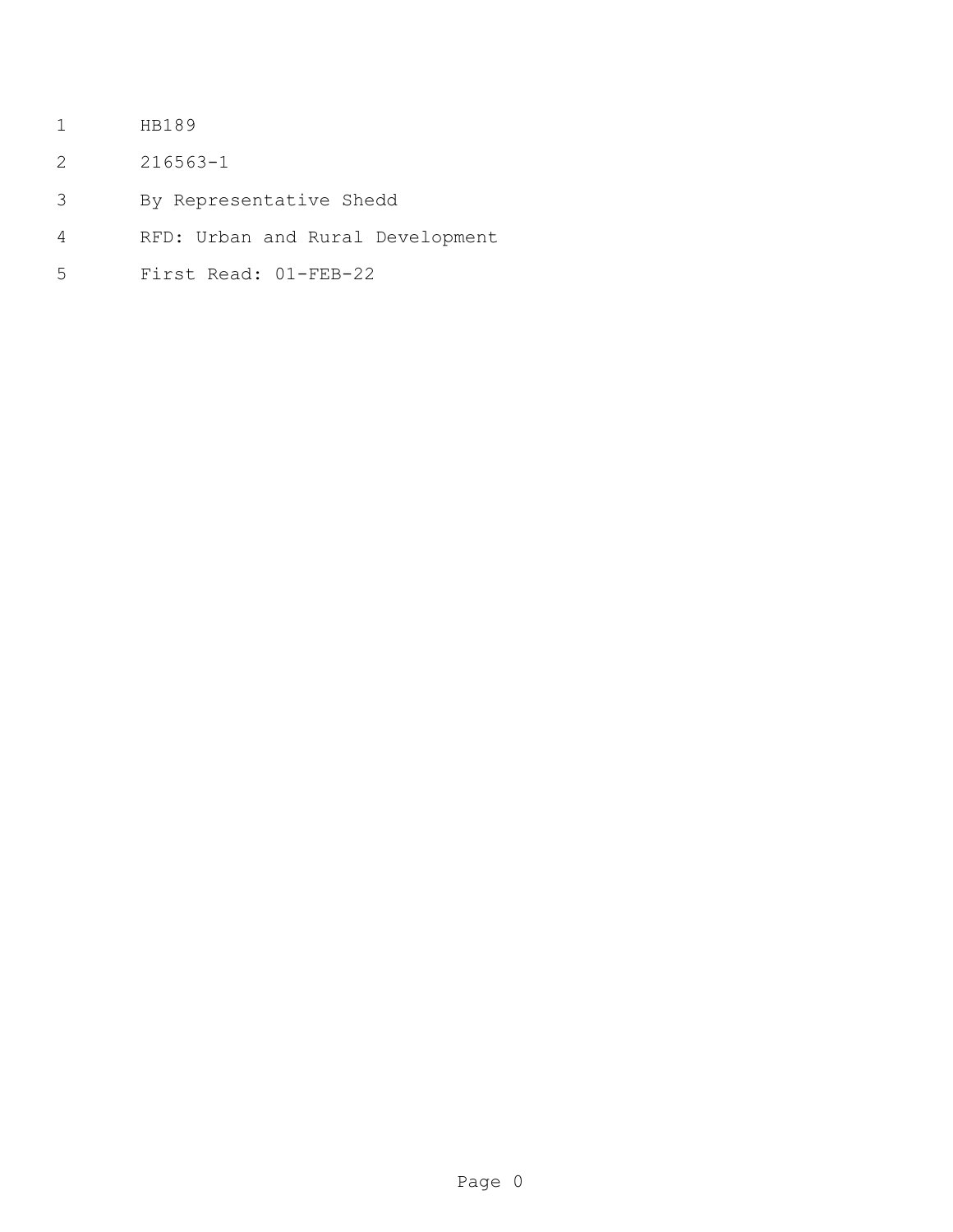216563-1:n:01/25/2022:KBB /bm LSA2022-203 SYNOPSIS: Under the Connect Alabama Act of 2021, the minimum service threshold for Internet is defined as the minimum speed necessary to meet certain 11 federal requirements. This bill would increase the minimum service threshold for Internet under the act to at least 100 megabits per second downstream and 20 megabits per second upstream. This bill would authorize the Alabama Digital Expansion Division chief to enter into nondisclosure agreements to protect provider-specific information unless release of the information is expressly authorized by the service provider. Under existing law, the Alabama Digital Expansion Division is required to use 70 percent of funds received by the Connect Alabama Fund to extend last-mile infrastructure in unserved areas. This bill would allow for all funds received by the Connect Alabama Fund to be used to extend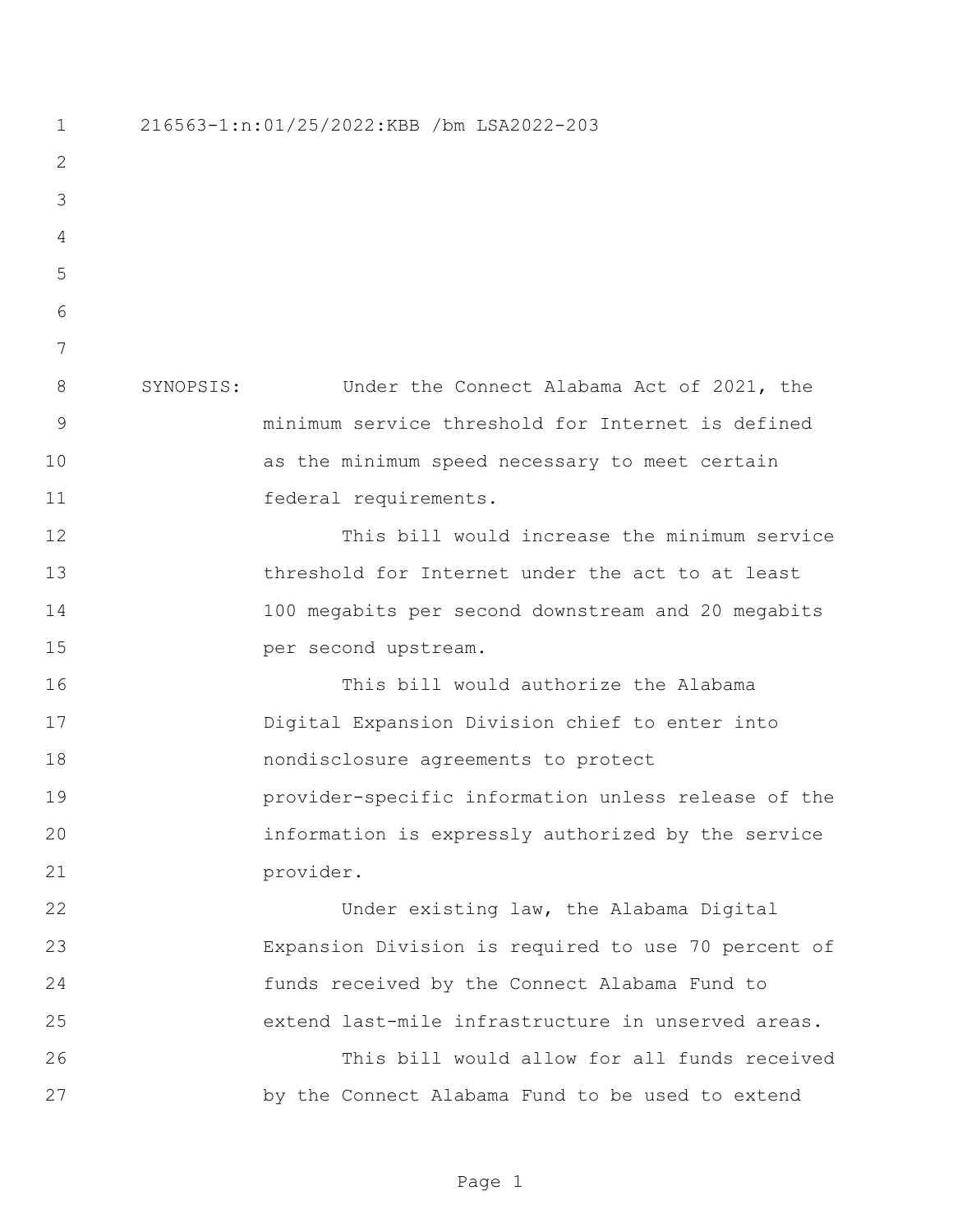| $\mathbf 1$    | last-mile infrastructure in unserved areas and for             |
|----------------|----------------------------------------------------------------|
| $\mathbf{2}$   | middle mile and line extension programs.                       |
| 3              | This bill would also allow for the program                     |
| $\overline{4}$ | funds to be modified annually by a recommendation              |
| 5              | from the Alabama Digital Expansion Division and                |
| 6              | approval by the Alabama Digital Expansion                      |
| 7              | Authority.                                                     |
| $8\,$          |                                                                |
| 9              | A BILL                                                         |
| 10             | TO BE ENTITLED                                                 |
| 11             | AN ACT                                                         |
| 12             |                                                                |
| 13             | Relating to the Connect Alabama Act of 2021; to                |
| 14             | amend Sections 41-23-271, 41-23-273, and 41-23-274, Code of    |
| 15             | Alabama 1975; and to specify the minimum service threshold; to |
| 16             | authorize the Alabama Digital Expansion Division chief to      |
| 17             | enter nondisclosure agreements; and to revise the expenditure  |
| 18             | of the Connect Alabama Fund and allow for annual revision of   |
| 19             | the program funds.                                             |
| 20             | BE IT ENACTED BY THE LEGISLATURE OF ALABAMA:                   |
| 21             | Section 1. Sections 41-23-271, 41-23-273, and                  |
| 22             | 41-23-274, Code of Alabama 1975, are amended to read as        |
| 23             | follows:                                                       |
| 24             | $"$ \$41-23-271.                                               |
| 25             | "For the purposes of this article, the following               |
| 26             | terms shall have the following meanings:                       |
|                |                                                                |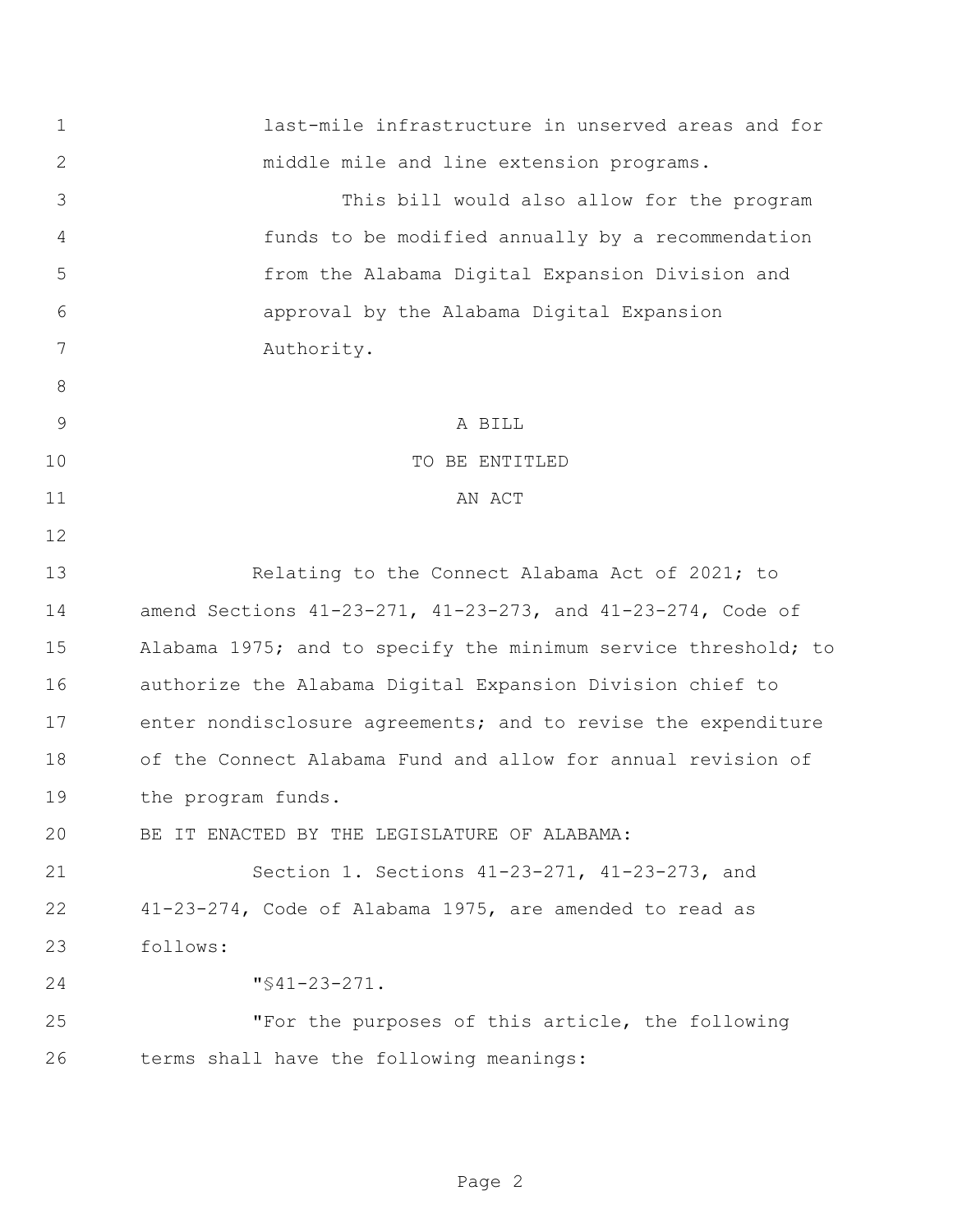"(1) ADECA. The Alabama Department of Economic and Community Affairs.

 "(2) AUTHORITY. The Alabama Digital Expansion Authority.

 "(3) CONNECT ALABAMA FUND. A fund created within the State Treasury to be administered by the Alabama Digital Expansion Finance Corporation, with funds distributed by the corporation to ADECA for use by the division for the implementation and administration of the statewide connectivity plan.

 "(4) CORPORATION. The Alabama Digital Expansion Finance Corporation.

 "(5) DIVISION. The Alabama Digital Expansion Division of ADECA.

 "(6) END USER. A residential, business, institutional, or government entity that uses broadband services for its own purposes and does not resell the broadband services to other entities.

 "(7) MIDDLE MILE PROJECT. A broadband infrastructure project that does not provide broadband service to end users or to end-user devices.

 "(8) MINIMUM SERVICE THRESHOLD. A connection to the Internet that provides capacity for transmission at a minimum 24 speed per customer necessary to meet the definition of advanced telecommunications capability for fixed broadband 26 services as set by the Federal Communications Commission of at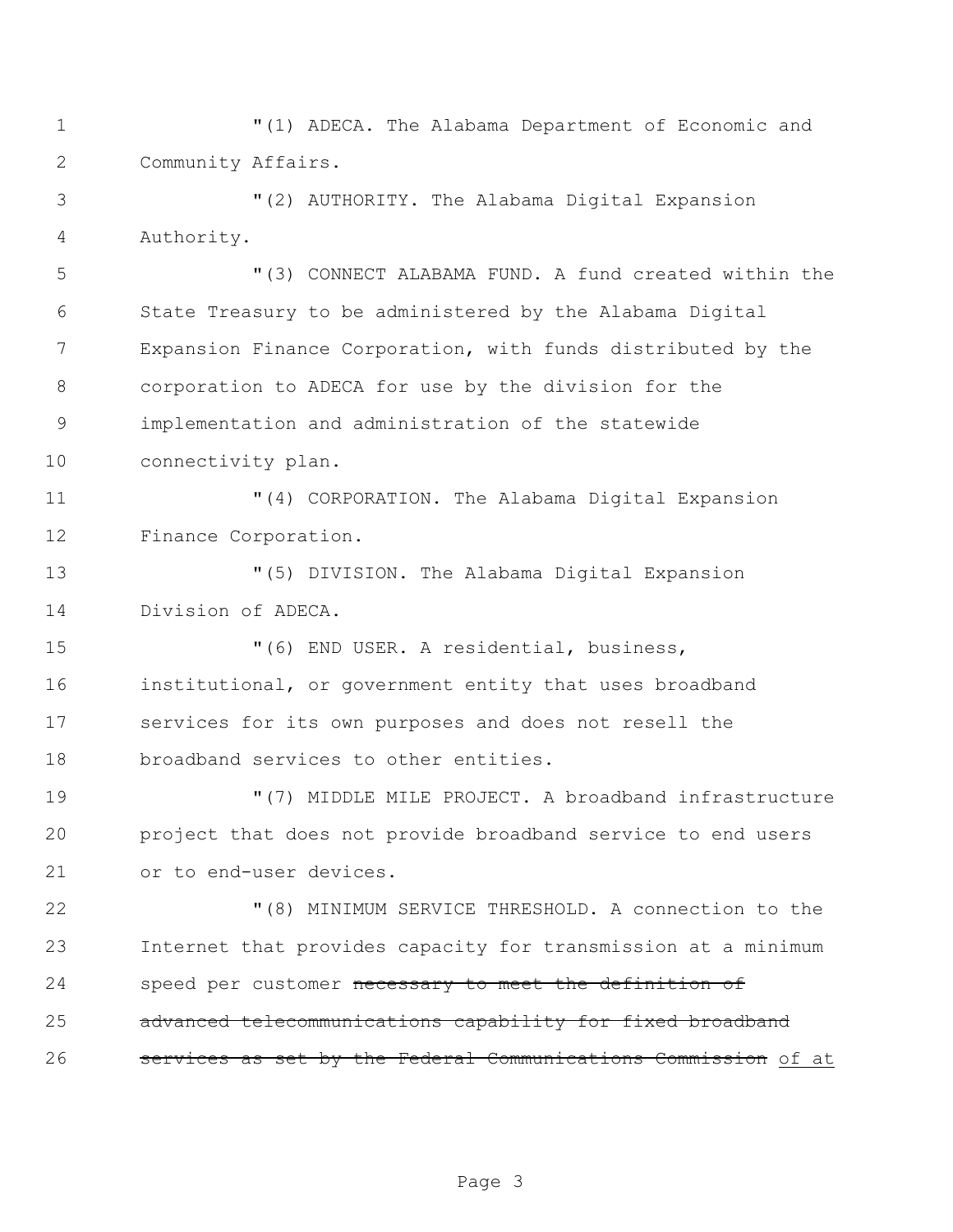- least 100 megabits (100 Mbps) per second downstream and at least 20 megabits (20 Mbps) per second upstream. "(9) PROVIDER-SPECIFIC INFORMATION. Any information given to ADECA or its agents by a broadband service provider that identifies the provider's location-specific service availability details, construction plans, or business operations details that are not otherwise readily ascertainable by proper means through third parties without substantial effort.
- 10  $\sqrt{9}$  (10) RURAL AREA. Any area within this state not included within the boundaries of any incorporated city or 12 town having a population of more than 25,000 inhabitants, according to the last federal census.

**T** (10) UNSERVED AREA. Any area that is determined by the division to not have at least one provider of terrestrial broadband service that offers a connection to the Internet that meets or exceeds the minimum service threshold.

"§41-23-273.

 "(a) The Alabama Digital Expansion Division is created as a division of ADECA. The division shall be run by a division chief, who shall be appointed by the Director of ADECA, with the approval of the Governor, from a list of three nominees submitted by the authority. The division chief shall report to, and be under the direct supervision of, the Director of ADECA. The division chief shall carry out the functions and duties of the division. The division chief shall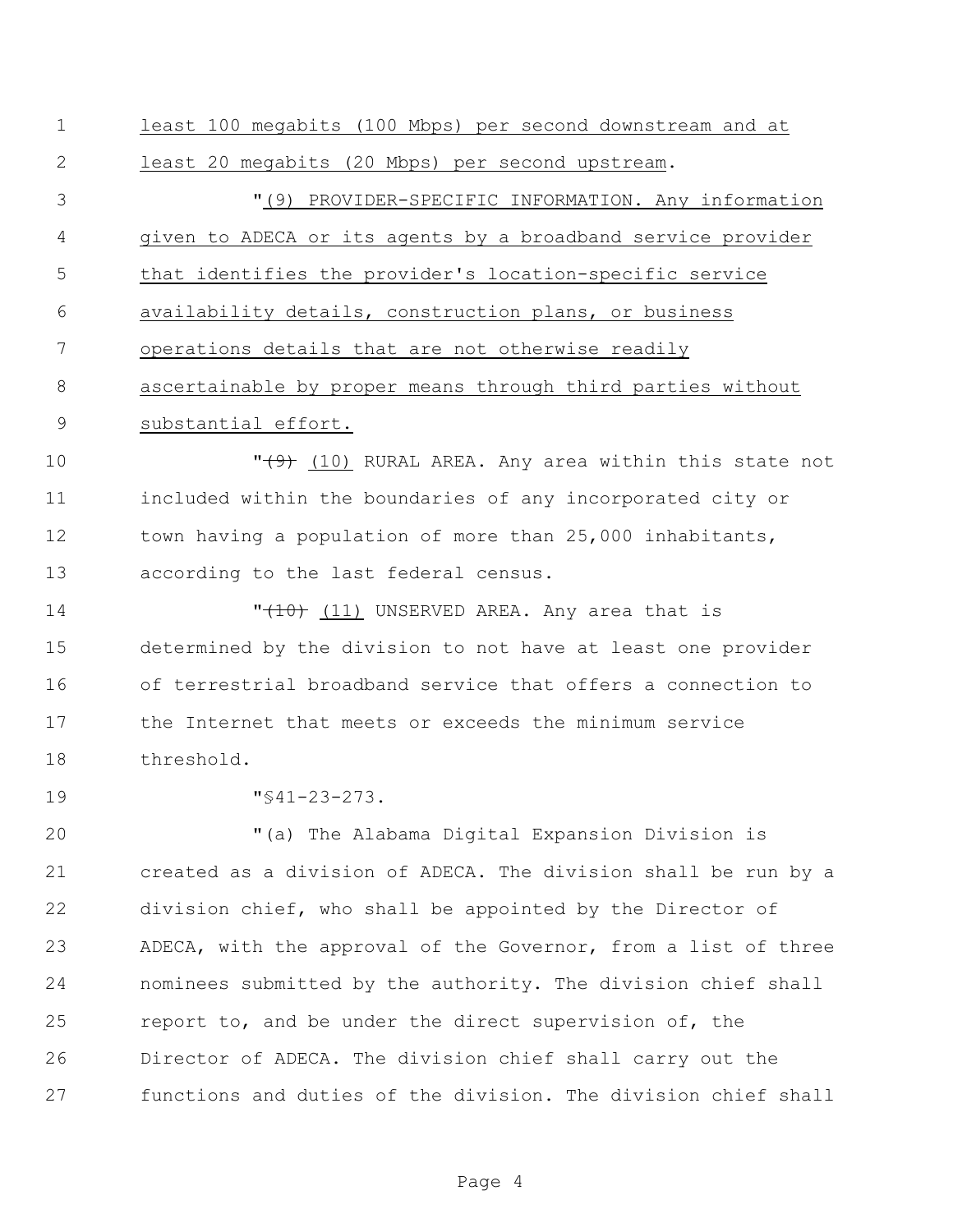be knowledgeable in matters relating to broadband and shall have no financial interest in any broadband or related business or enterprise which would conflict or be inconsistent with his or her duties as division chief. The division chief shall be employed in the exempt service.

 "(b) The division chief shall have the power and authority necessary to carry out the functions and duties of the division. All functions and duties of the division shall be exercised by the division chief or through such employees or other individuals the division chief may designate. In the performance and exercise of such powers, authorities, functions, and duties, the division chief and other employees 13 of the division shall be subject to all legal requirements, restrictions, limitations, conditions, and penalties, whether civil or criminal. These powers, authorities, functions, and duties include, but are not limited to, the following:

 "(1) Exercise duties as the chief executive of the division and exercise, consistent with this article and other 19 applicable laws, all the powers, authority, and duties vested by this article and any other applicable ADECA policies and regulations or laws providing for the operation of the division.

 "(2) Employ, with the approval of the Director of ADECA, all individuals necessary for the efficient operation of the division, including professional, technical, clerical, and other staff, including attorneys, special counsel, and

Page 5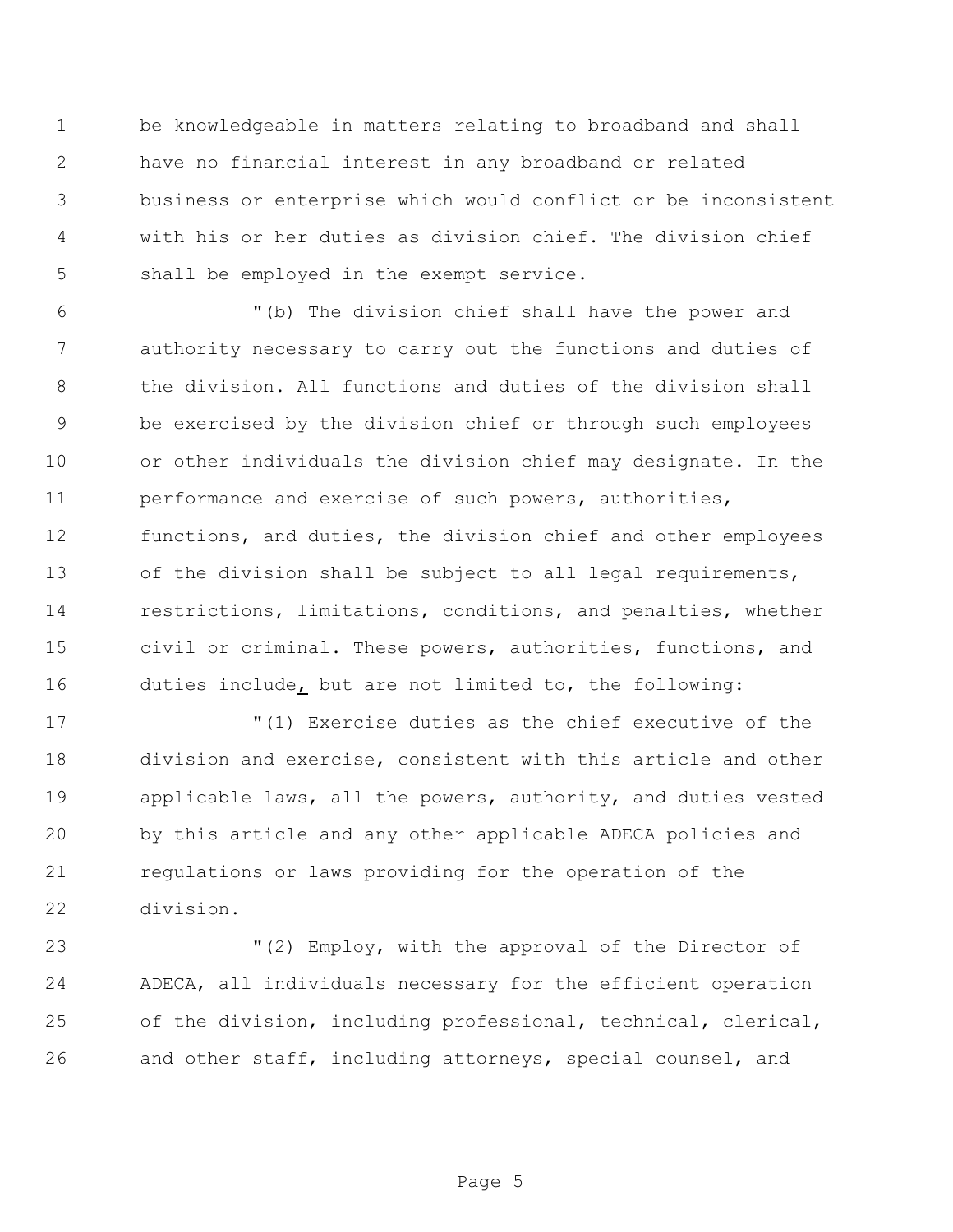consultants as are necessary to accomplish the objectives of this article.

 "(3) Enter into nondisclosure agreements to protect proprietary information. All provider-specific information provided under a nondisclosure agreement shall be presumed confidential and proprietary and shall not be considered a public record. Provider-specific information shall not be released to any person other than to the submitting broadband services provider and to appropriate ADECA staff, agents, or contractors without the express written consent of the submitting broadband services provider. Provider-specific information shall only be used for broadband mapping, policy development, grant eligibility purposes, and furthering the broadband goals of the state.

 "(c) Upon approval by the Director of ADECA, the division chief may establish technical and other advisory committees to advise the division with respect to specific objectives.

"§41-23-274.

 "The division, in collaboration with the authority, shall have all of the following powers and duties:

 "(1) To promote the expansion and availability of high-speed broadband networks, services, and technologies throughout the state, including, but not limited to, rural areas, underserved areas, and unserved areas of the state.

 "(2) To develop and begin executing a statewide connectivity plan, as approved by the authority, to facilitate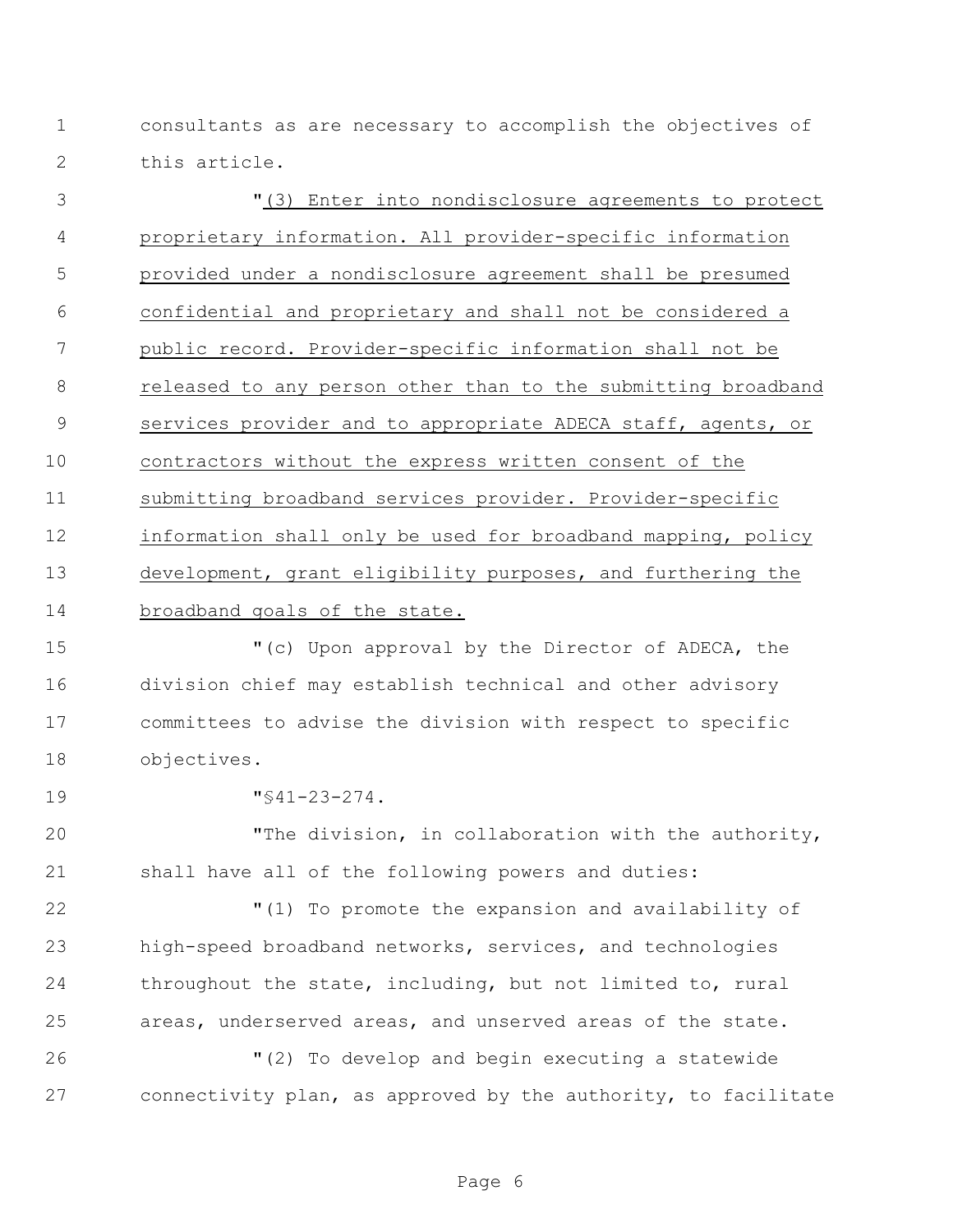the expansion and availability of high-speed broadband networks, services, and technologies throughout the state, including a timeline for implementation of the plan. The Director of ADECA shall submit the proposed plan to the authority for approval on or before July 1, 2022. The plan must consider the need for broadband expansion in rural areas, underserved areas, and unserved areas, as well as any other obstacles to broadband adoption. It shall include recommendations for funding, and plans for implementation of the following objectives, including, but not limited to:

 "a. Evaluation of the state's existing long-haul and middle mile network.

 "b. Projects for the development and expansion of a secure, reliable, robust, multi-purpose, and high-quality long-haul and middle mile fiber network throughout the state. Projects shall be implemented in the most cost effective and efficient manner for the state and should utilize existing, available infrastructure where it is consistent with the plan 19 and meets the speeds, service quality, and other priorities established by this article, the plan, or the authority.

 "c. Projects for providing last-mile infrastructure and lit services for specific applications and use cases that are determined by the division to be a priority supported by the network or portions of the network funded under the statewide connectivity plan.

 "d. Consideration of suggestions and recommendations of the Alabama Supercomputer Authority.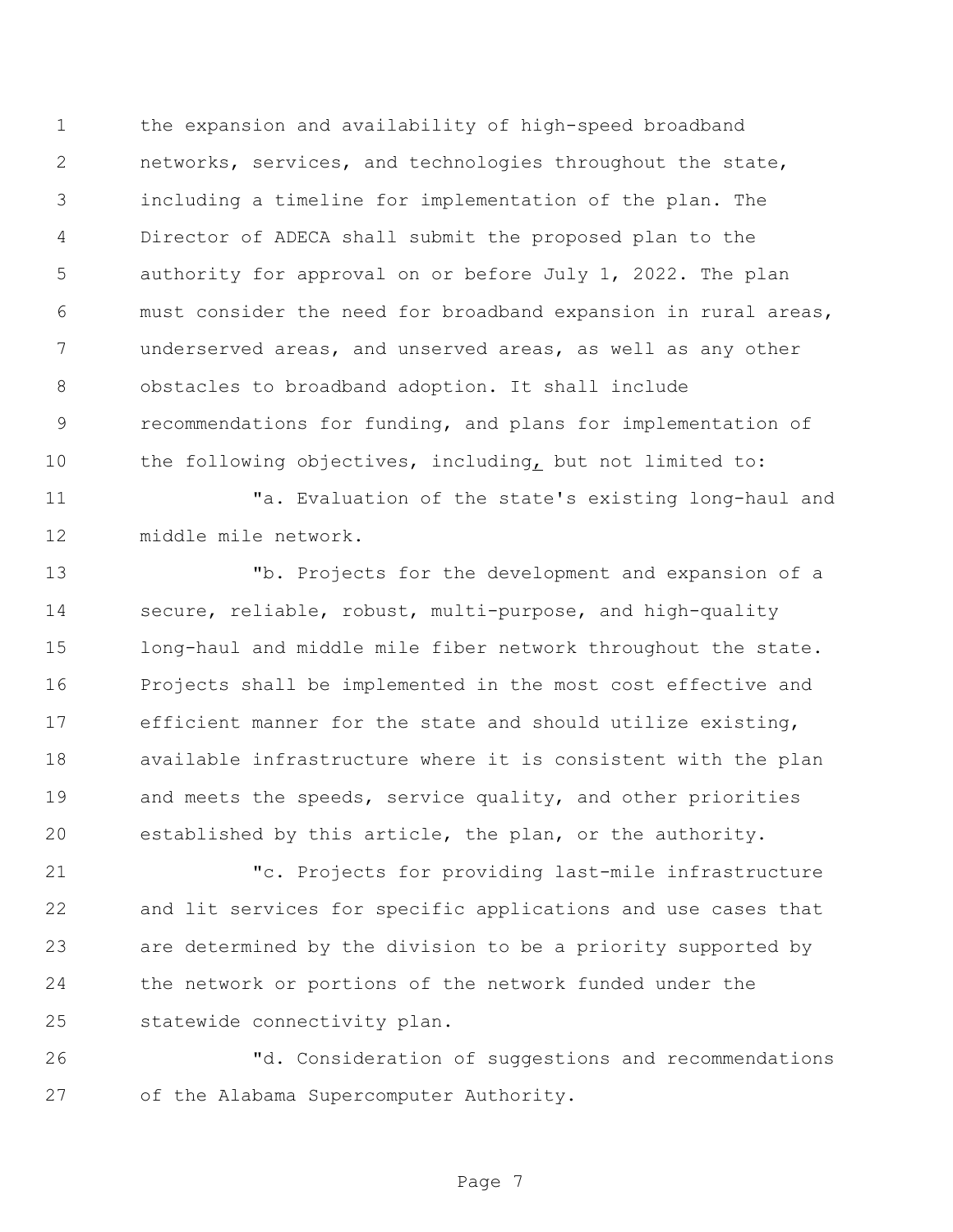"(3) To implement the authority-approved statewide connectivity plan and to enter into contracts and leases for purposes consistent with the priorities of the plan. In developing the statewide connectivity plan, the division may seek input from incumbent Internet service providers, other service providers, and other owners and operators of infrastructure involved in providing high-speed broadband service.

9 The stablish and administer a broadband 10 accessibility the Connect Alabama grant program programs, in collaboration with the authority, for the purpose of promoting the deployment and adoption of high-speed broadband Internet networks, services, and technologies throughout the state, including, but not limited to, rural areas, underserved areas, and unserved areas of the state consistent with the requirements of this article. For three years following May 17 17, 2021, 70 percent of the state funds received by the Connect Alabama Fund shall be expended by the division for the extension of last-mile infrastructure in unserved areas at minimum speeds as determined by the statewide connectivity plan, as well as the establishment and administration of a middle mile program and line extension program. ADECA may establish additional Connect Alabama grant programs in accordance with the goals of the statewide connectivity plan. The funding amounts for programs established under this article shall be evaluated for increase or decrease annually with recommendations from the division and approval by the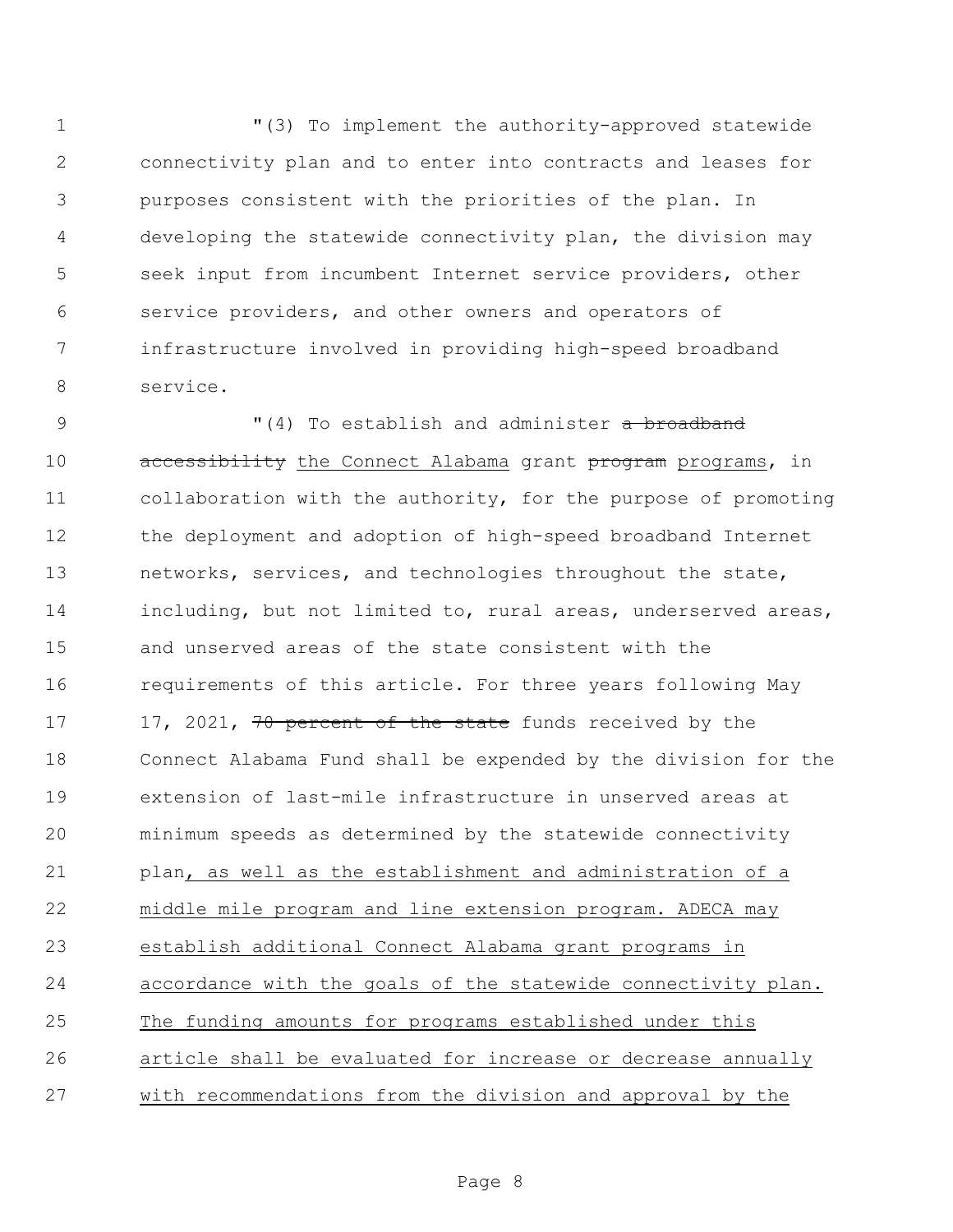1 authority. After this time, all All funds received for the statewide connectivity plan Connect Alabama grant program 3 shall be expended according to the goals of the program and the statewide connectivity plan, as identified by the division, and subject to any applicable legal requirements. Federal and other funds received by ADECA or the Connect Alabama Fund shall be expended by the division in accordance with the statewide connectivity plan and any legal requirements applicable to those funds.

 "(5) To adopt rules and policies, as approved by ADECA, within 90 days of establishing and receiving the initial funding for the statewide connectivity plan, to administer the program and to begin to accept applications for grants, including any rules necessary to meet the future needs of the grant program.

 "(6) To develop strategies and support efforts to attract and leverage grant funds, federal resources, and private investment in furtherance of this article.

 "(7) To accept and receive funds, gifts, grants, property, labor, or other monetary or in-kind contributions of any type or from any source, including, but not limited to, federal and state grants, appropriations, loans, and loan guarantees.

 "(8) To administer the distribution of funds, grants, loans, loan guarantees, or other funds and resources received by the division and to ensure that grant funds

Page 9